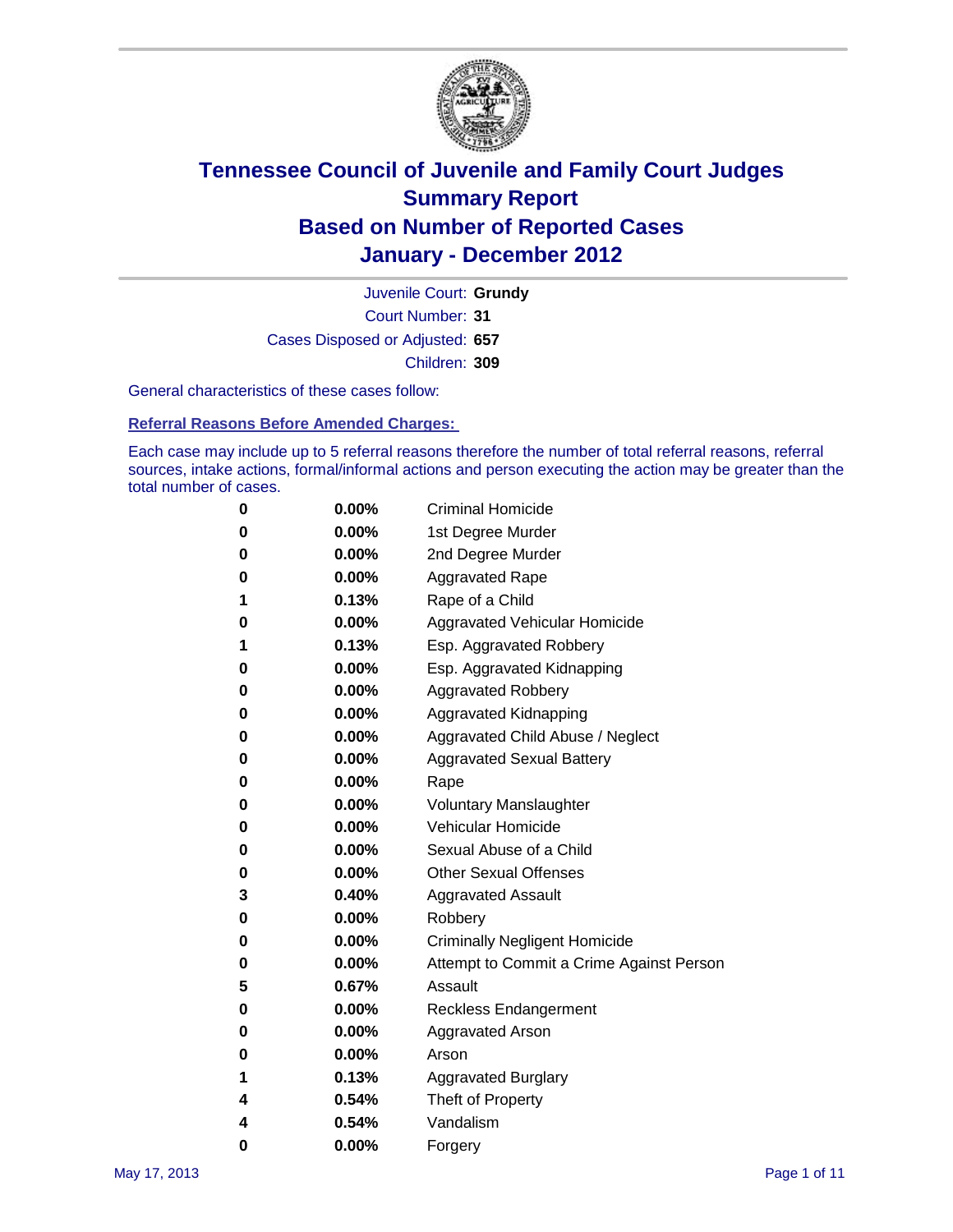

Court Number: **31** Juvenile Court: **Grundy** Cases Disposed or Adjusted: **657** Children: **309**

#### **Referral Reasons Before Amended Charges:**

Each case may include up to 5 referral reasons therefore the number of total referral reasons, referral sources, intake actions, formal/informal actions and person executing the action may be greater than the total number of cases.

| 0            | 0.00%  | <b>Worthless Checks</b>                                     |
|--------------|--------|-------------------------------------------------------------|
| 0            | 0.00%  | Illegal Possession / Fraudulent Use of Credit / Debit Cards |
| 1            | 0.13%  | <b>Burglary</b>                                             |
| 0            | 0.00%  | Unauthorized Use of a Vehicle                               |
| 0            | 0.00%  | <b>Cruelty to Animals</b>                                   |
| 0            | 0.00%  | Sale of Controlled Substances                               |
| 14           | 1.88%  | <b>Other Drug Offenses</b>                                  |
| 15           | 2.02%  | Possession of Controlled Substances                         |
| 0            | 0.00%  | <b>Criminal Attempt</b>                                     |
| 1            | 0.13%  | Carrying Weapons on School Property                         |
| 0            | 0.00%  | Unlawful Carrying / Possession of a Weapon                  |
| 0            | 0.00%  | <b>Evading Arrest</b>                                       |
| 0            | 0.00%  | Escape                                                      |
| 1            | 0.13%  | Driving Under Influence (DUI)                               |
| 5            | 0.67%  | Possession / Consumption of Alcohol                         |
| 1            | 0.13%  | Resisting Stop, Frisk, Halt, Arrest or Search               |
| 0            | 0.00%  | <b>Aggravated Criminal Trespass</b>                         |
| 0            | 0.00%  | Harassment                                                  |
| 2            | 0.27%  | Failure to Appear                                           |
| 0            | 0.00%  | Filing a False Police Report                                |
| 1            | 0.13%  | Criminal Impersonation                                      |
| 7            | 0.94%  | <b>Disorderly Conduct</b>                                   |
| 0            | 0.00%  | <b>Criminal Trespass</b>                                    |
| 2            | 0.27%  | <b>Public Intoxication</b>                                  |
| 0            | 0.00%  | Gambling                                                    |
| 76           | 10.22% | Traffic                                                     |
| 0            | 0.00%  | <b>Local Ordinances</b>                                     |
| $\mathbf{2}$ | 0.27%  | Violation of Wildlife Regulations                           |
| 1            | 0.13%  | Contempt of Court                                           |
| 21           | 2.82%  | Violation of Probation                                      |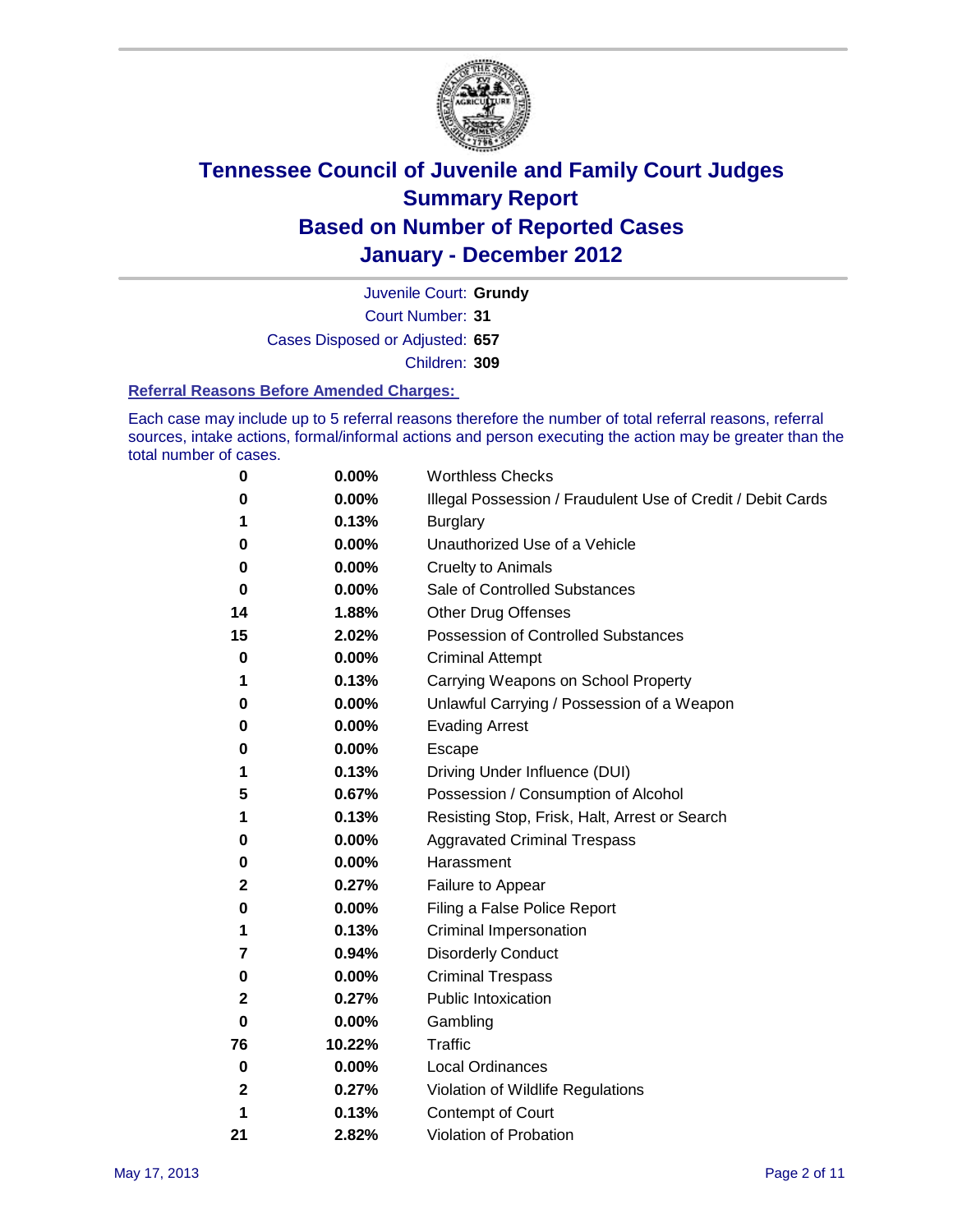

Court Number: **31** Juvenile Court: **Grundy** Cases Disposed or Adjusted: **657** Children: **309**

#### **Referral Reasons Before Amended Charges:**

Each case may include up to 5 referral reasons therefore the number of total referral reasons, referral sources, intake actions, formal/informal actions and person executing the action may be greater than the total number of cases.

| 0            | 0.00%    | Violation of Aftercare                 |
|--------------|----------|----------------------------------------|
| 3            | 0.40%    | <b>Unruly Behavior</b>                 |
| 45           | 6.05%    | Truancy                                |
| 3            | 0.40%    | In-State Runaway                       |
| 0            | 0.00%    | Out-of-State Runaway                   |
| 13           | 1.75%    | Possession of Tobacco Products         |
| 0            | $0.00\%$ | Violation of a Valid Court Order       |
| 0            | 0.00%    | Violation of Curfew                    |
| 0            | $0.00\%$ | Sexually Abused Child                  |
| 0            | 0.00%    | <b>Physically Abused Child</b>         |
| $\bf{0}$     | 0.00%    | Dependency / Neglect                   |
| $\mathbf{2}$ | 0.27%    | <b>Termination of Parental Rights</b>  |
| 0            | 0.00%    | <b>Violation of Pretrial Diversion</b> |
| 0            | 0.00%    | Violation of Informal Adjustment       |
| 327          | 43.95%   | <b>Judicial Review</b>                 |
| 0            | 0.00%    | <b>Administrative Review</b>           |
| 0            | 0.00%    | <b>Foster Care Review</b>              |
| 126          | 16.94%   | Custody                                |
| 6            | 0.81%    | Visitation                             |
| 0            | 0.00%    | Paternity / Legitimation               |
| 0            | 0.00%    | <b>Child Support</b>                   |
| 0            | 0.00%    | <b>Request for Medical Treatment</b>   |
| 0            | 0.00%    | <b>Consent to Marry</b>                |
| 50           | 6.72%    | Other                                  |
| 744          | 100.00%  | <b>Total Referrals</b>                 |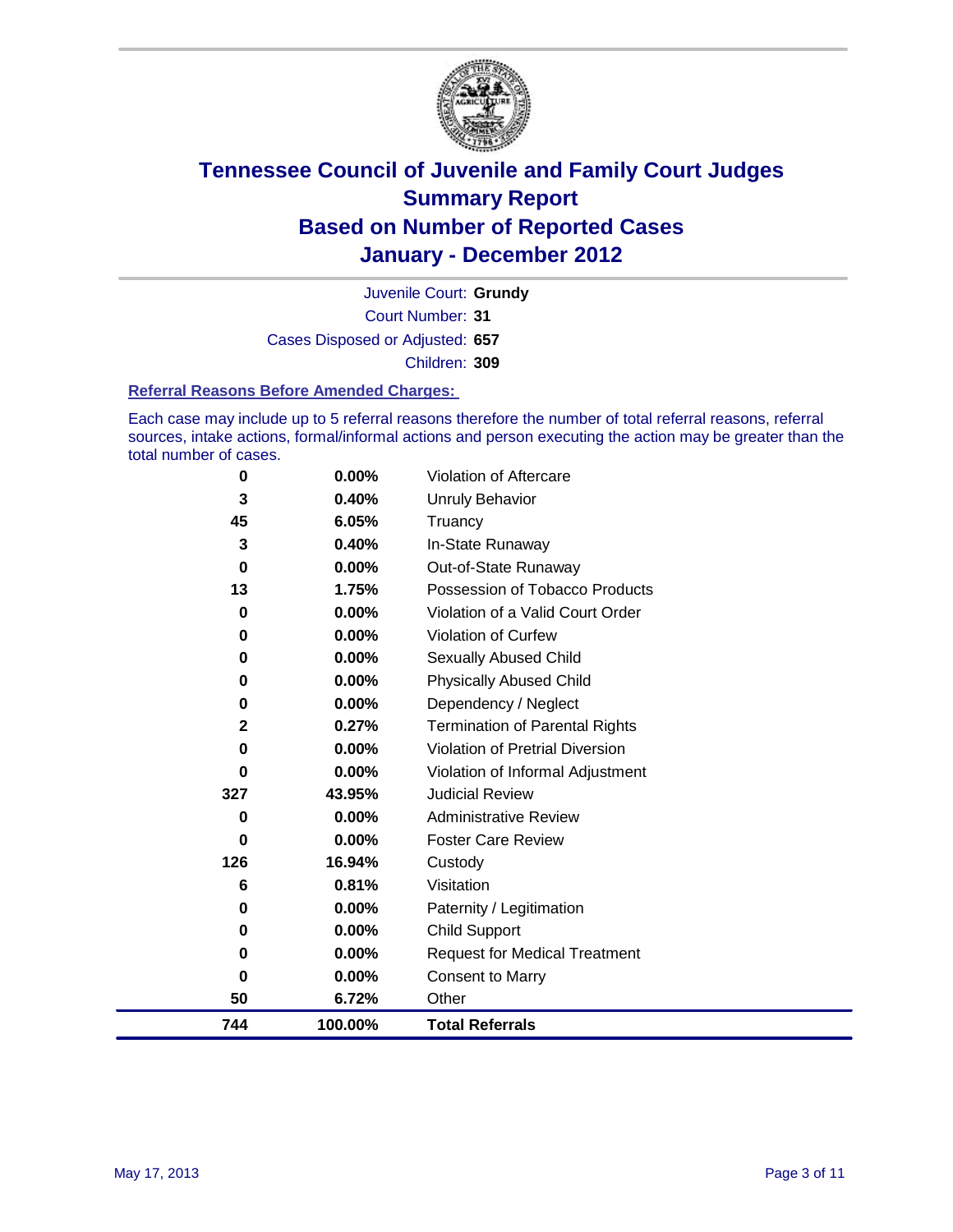

| 744                        | 100.00%                                    | <b>Total Referral Sources</b>     |  |
|----------------------------|--------------------------------------------|-----------------------------------|--|
| 11                         | 1.48%                                      | Other                             |  |
| 0                          | 0.00%                                      | Unknown                           |  |
| 0                          | 0.00%                                      | Hospital                          |  |
| $\mathbf{2}$               | 0.27%                                      | Child & Parent                    |  |
| 1                          | 0.13%                                      | Victim                            |  |
| 1                          | 0.13%                                      | <b>Other Court</b>                |  |
| 1                          | 0.13%                                      | Social Agency                     |  |
| 177                        | 23.79%                                     | <b>Court Staff</b>                |  |
| 0                          | 0.00%                                      | <b>District Attorney's Office</b> |  |
| 0                          | 0.00%                                      | <b>Other State Department</b>     |  |
| 237                        | 31.85%                                     | <b>DCS</b>                        |  |
| 1                          | 0.13%                                      | <b>CSA</b>                        |  |
| 41                         | 5.51%                                      | School                            |  |
| 0                          | 0.00%                                      | Self                              |  |
| 74                         | 9.95%                                      | <b>Relatives</b>                  |  |
| 41                         | 5.51%                                      | Parents                           |  |
| 157                        | 21.10%                                     | Law Enforcement                   |  |
| <b>Referral Sources: 1</b> |                                            |                                   |  |
|                            |                                            | Children: 309                     |  |
|                            | Cases Disposed or Adjusted: 657            |                                   |  |
|                            |                                            |                                   |  |
|                            | Juvenile Court: Grundy<br>Court Number: 31 |                                   |  |
|                            |                                            |                                   |  |

### **Age of Child at Referral: 2**

| 0            | $0.00\%$ | <b>Unknown</b>     |
|--------------|----------|--------------------|
| $\mathbf{2}$ | 0.65%    | Ages 19 and Over   |
| 63           | 20.39%   | Ages 17 through 18 |
| 69           | 22.33%   | Ages 15 through 16 |
| 26           | 8.41%    | Ages 13 through 14 |
| 17           | 5.50%    | Ages 11 through 12 |
| 132          | 42.72%   | Ages 10 and Under  |
|              |          |                    |

<sup>1</sup> If different than number of Referral Reasons (744), verify accuracy of your court's data.

<sup>2</sup> One child could be counted in multiple categories, verify accuracy of your court's data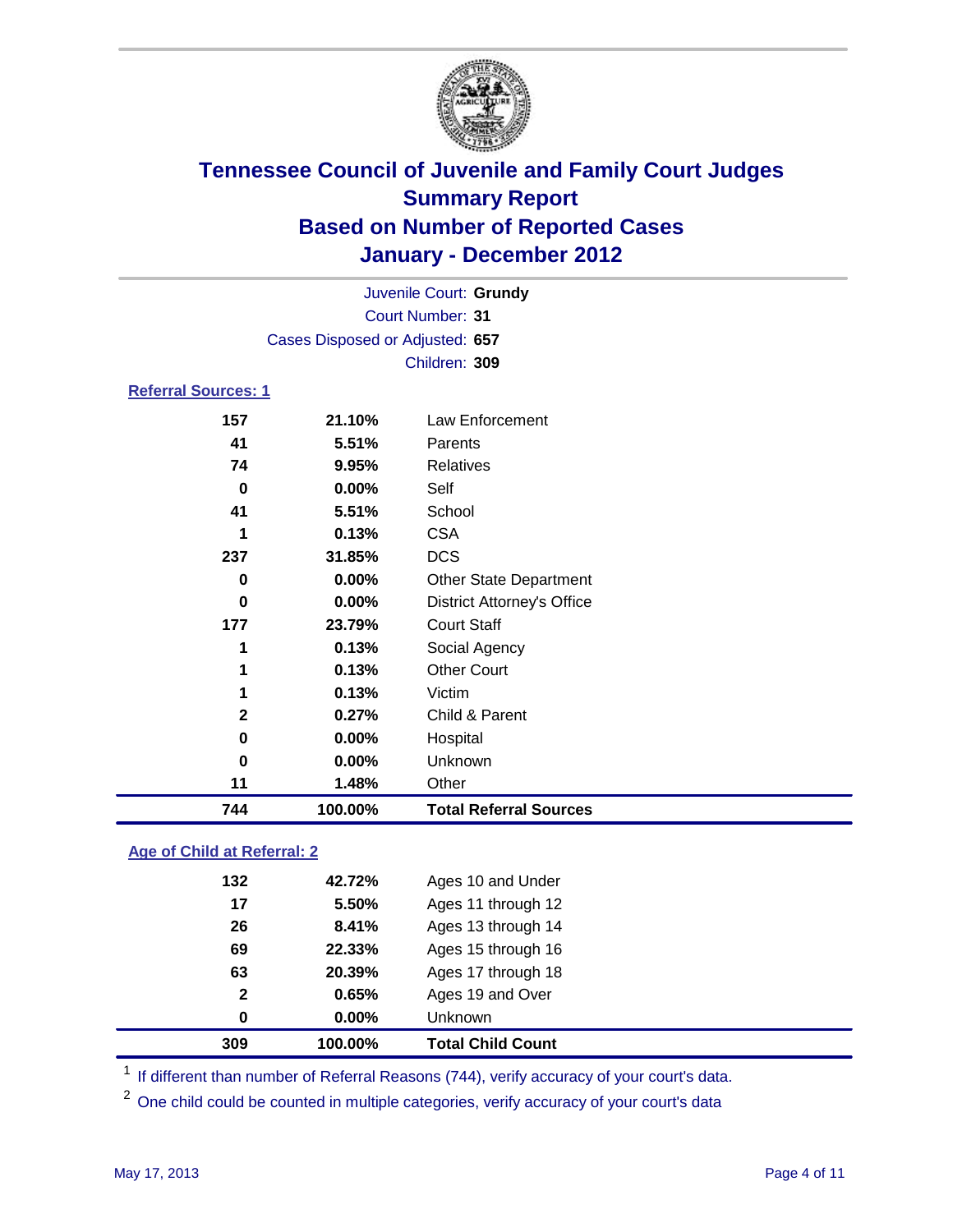

| Juvenile Court: Grundy                     |                                 |                          |  |  |
|--------------------------------------------|---------------------------------|--------------------------|--|--|
| Court Number: 31                           |                                 |                          |  |  |
|                                            | Cases Disposed or Adjusted: 657 |                          |  |  |
|                                            |                                 | Children: 309            |  |  |
| Sex of Child: 1                            |                                 |                          |  |  |
| 190                                        | 61.49%                          | Male                     |  |  |
| 119                                        | 38.51%                          | Female                   |  |  |
| $\mathbf 0$                                | 0.00%                           | Unknown                  |  |  |
| 309                                        | 100.00%                         | <b>Total Child Count</b> |  |  |
| Race of Child: 1                           |                                 |                          |  |  |
| 304                                        | 98.38%                          | White                    |  |  |
| $\mathbf{2}$                               | 0.65%                           | African American         |  |  |
| $\mathbf 0$                                | 0.00%                           | Native American          |  |  |
| 1                                          | 0.32%                           | Asian                    |  |  |
| 1                                          | 0.32%                           | Mixed                    |  |  |
| 1                                          | 0.32%                           | Unknown                  |  |  |
| 309                                        | 100.00%                         | <b>Total Child Count</b> |  |  |
| <b>Hispanic Origin: 1</b>                  |                                 |                          |  |  |
| 4                                          | 1.29%                           | Yes                      |  |  |
| 305                                        | 98.71%                          | <b>No</b>                |  |  |
| $\mathbf 0$                                | 0.00%                           | Unknown                  |  |  |
| 309                                        | 100.00%                         | <b>Total Child Count</b> |  |  |
| <b>School Enrollment of Children: 1</b>    |                                 |                          |  |  |
| 240                                        | 77.67%                          | Yes                      |  |  |
| 69                                         | 22.33%                          | No                       |  |  |
| $\mathbf 0$                                | 0.00%                           | Unknown                  |  |  |
| 309<br>100.00%<br><b>Total Child Count</b> |                                 |                          |  |  |

One child could be counted in multiple categories, verify accuracy of your court's data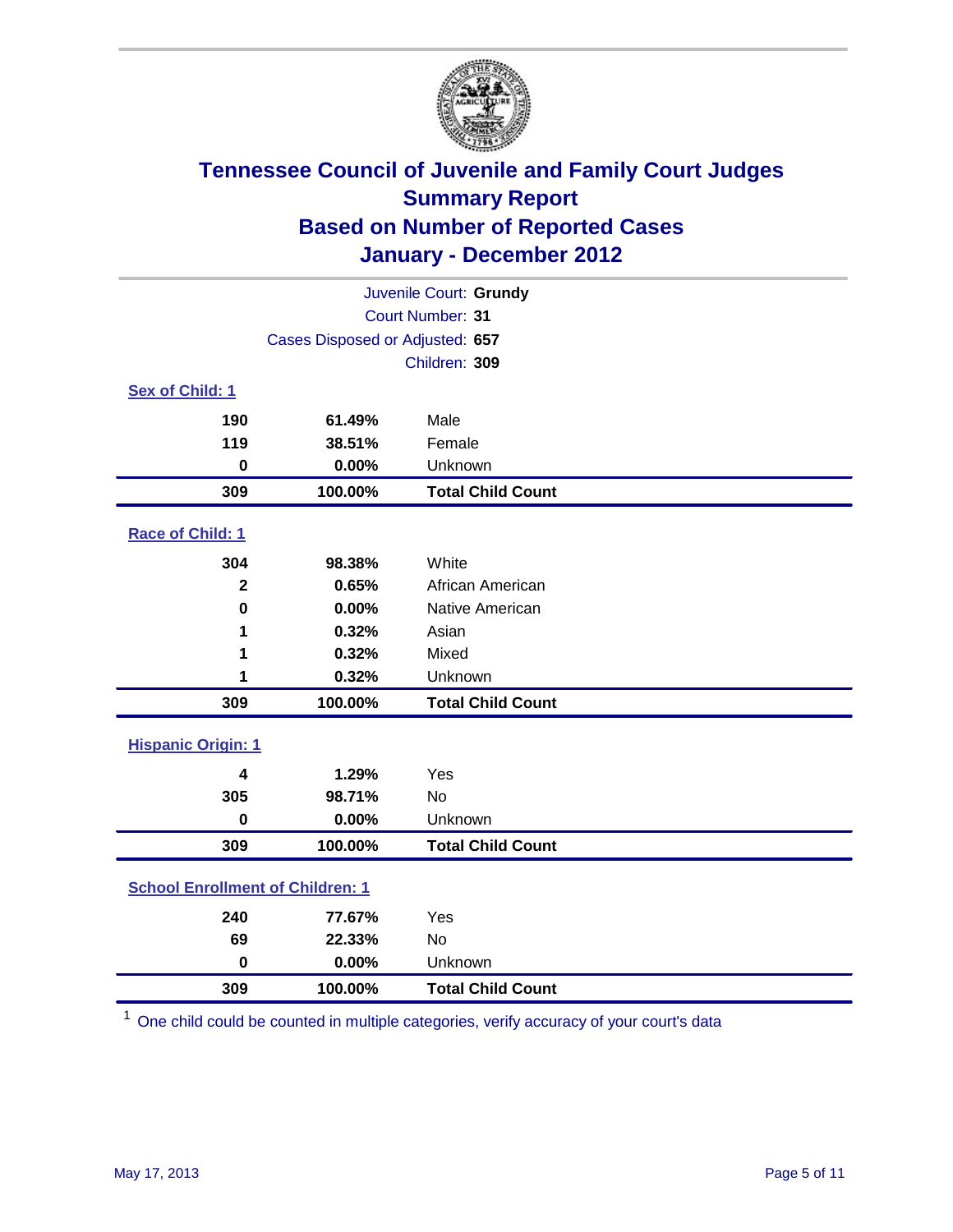

Court Number: **31** Juvenile Court: **Grundy** Cases Disposed or Adjusted: **657** Children: **309**

### **Living Arrangement of Child at Time of Referral: 1**

| 309 | 100.00%  | <b>Total Child Count</b>     |
|-----|----------|------------------------------|
| 5   | 1.62%    | Other                        |
| 0   | 0.00%    | Unknown                      |
| 0   | $0.00\%$ | Independent                  |
| 1   | 0.32%    | In an Institution            |
| 0   | $0.00\%$ | In a Residential Center      |
| 1   | 0.32%    | In a Group Home              |
| 16  | 5.18%    | With Foster Family           |
| 5   | 1.62%    | With Adoptive Parents        |
| 50  | 16.18%   | <b>With Relatives</b>        |
| 21  | 6.80%    | With Father                  |
| 104 | 33.66%   | With Mother                  |
| 18  | 5.83%    | With Mother and Stepfather   |
| 6   | 1.94%    | With Father and Stepmother   |
| 82  | 26.54%   | With Both Biological Parents |
|     |          |                              |

### **Type of Detention: 2**

| 657 | 100.00%  | <b>Total Detention Count</b> |
|-----|----------|------------------------------|
| 0   | $0.00\%$ | Other                        |
| 654 | 99.54%   | Does Not Apply               |
| 0   | $0.00\%$ | Unknown                      |
| 0   | $0.00\%$ | <b>Psychiatric Hospital</b>  |
| 0   | 0.00%    | Jail - No Separation         |
| 0   | $0.00\%$ | Jail - Partial Separation    |
| 0   | $0.00\%$ | Jail - Complete Separation   |
| 3   | 0.46%    | Juvenile Detention Facility  |
| 0   | $0.00\%$ | Non-Secure Placement         |
|     |          |                              |

<sup>1</sup> One child could be counted in multiple categories, verify accuracy of your court's data

<sup>2</sup> If different than number of Cases (657) verify accuracy of your court's data.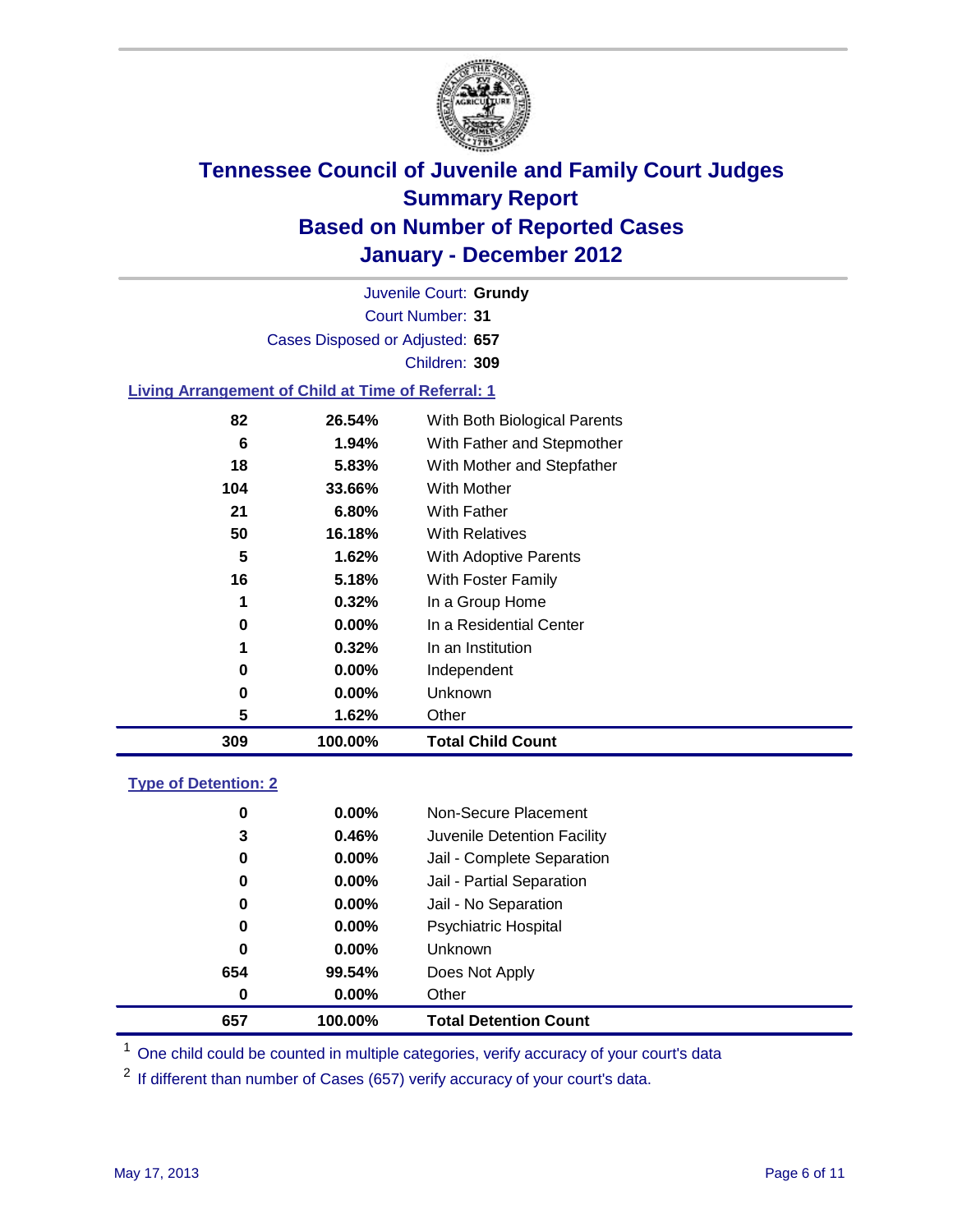

|                                                    | Juvenile Court: Grundy          |                                      |  |  |  |
|----------------------------------------------------|---------------------------------|--------------------------------------|--|--|--|
|                                                    | Court Number: 31                |                                      |  |  |  |
|                                                    | Cases Disposed or Adjusted: 657 |                                      |  |  |  |
|                                                    |                                 | Children: 309                        |  |  |  |
| <b>Placement After Secure Detention Hearing: 1</b> |                                 |                                      |  |  |  |
| 1                                                  | 0.15%                           | Returned to Prior Living Arrangement |  |  |  |
| 0                                                  | 0.00%                           | Juvenile Detention Facility          |  |  |  |
| 0                                                  | 0.00%                           | Jail                                 |  |  |  |
| $\mathbf{2}$                                       | 0.30%                           | Shelter / Group Home                 |  |  |  |
| 0                                                  | 0.00%                           | Foster Family Home                   |  |  |  |
| 0                                                  | 0.00%                           | <b>Psychiatric Hospital</b>          |  |  |  |
|                                                    | 0.15%                           | <b>Unknown</b>                       |  |  |  |
| 653                                                | 99.39%                          | Does Not Apply                       |  |  |  |
| $\mathbf 0$                                        | 0.00%                           | Other                                |  |  |  |
| 657                                                | 100.00%                         | <b>Total Placement Count</b>         |  |  |  |
|                                                    |                                 |                                      |  |  |  |
| <b>Intake Actions: 2</b>                           |                                 |                                      |  |  |  |
| 278                                                | 37.37%                          | <b>Petition Filed</b>                |  |  |  |
| 24                                                 | 3.23%                           | <b>Motion Filed</b>                  |  |  |  |
| 88                                                 | 11.83%                          | <b>Citation Processed</b>            |  |  |  |
| $\bf{0}$                                           | 0.00%                           | Notification of Paternity Processed  |  |  |  |
| 335                                                | 45.03%                          | Scheduling of Judicial Review        |  |  |  |
| $\bf{0}$                                           | 0.00%                           | Scheduling of Administrative Review  |  |  |  |
| 1                                                  | 0.13%                           | Scheduling of Foster Care Review     |  |  |  |
| $\bf{0}$                                           | 0.00%                           | Unknown                              |  |  |  |
| 0                                                  | 0.00%                           | Does Not Apply                       |  |  |  |
| 18                                                 | 2.42%                           | Other                                |  |  |  |
| 744                                                | 100.00%                         | <b>Total Intake Count</b>            |  |  |  |

<sup>1</sup> If different than number of Cases (657) verify accuracy of your court's data.

<sup>2</sup> If different than number of Referral Reasons (744), verify accuracy of your court's data.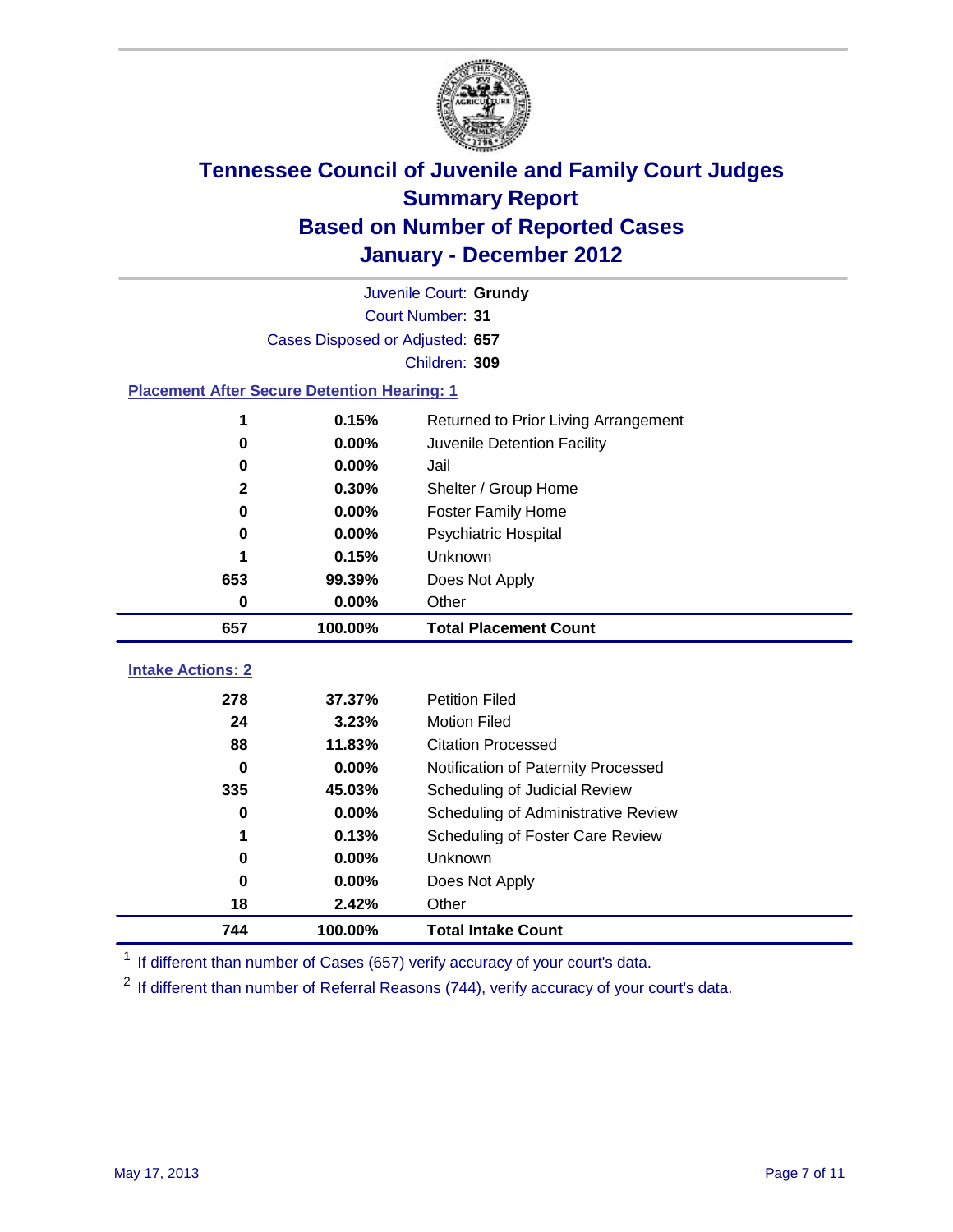

Court Number: **31** Juvenile Court: **Grundy** Cases Disposed or Adjusted: **657** Children: **309**

### **Last Grade Completed by Child: 1**

| 309      | 100.00%         | <b>Total Child Count</b>          |  |
|----------|-----------------|-----------------------------------|--|
| 0        | 0.00%           | Other                             |  |
| 0        | $0.00\%$        | Unknown                           |  |
| 0        | $0.00\%$        | <b>Never Attended School</b>      |  |
| 0        | 0.00%           | Graduated                         |  |
| $\bf{0}$ | 0.00%           | <b>GED</b>                        |  |
| 1        | 0.32%           | Non-Graded Special Ed             |  |
| 12       | 3.88%           | 12th Grade                        |  |
| 36       | 11.65%          | 11th Grade                        |  |
| 42       | 13.59%          | 10th Grade                        |  |
| 28       | 9.06%           | 9th Grade                         |  |
| 26       | 8.41%           | 8th Grade                         |  |
| 12       | 3.88%           | 7th Grade                         |  |
| 6        | 1.94%           | 6th Grade                         |  |
| 9        | 2.91%           | 5th Grade                         |  |
| 12       | 3.88%           | 4th Grade                         |  |
| 4        | 1.29%           | 3rd Grade                         |  |
| 13       | 4.21%           | 2nd Grade                         |  |
| 14       | 4.53%           | 1st Grade                         |  |
| 13       | 4.21%           | Kindergarten                      |  |
| 73<br>8  | 23.62%<br>2.59% | Too Young for School<br>Preschool |  |

### **Enrolled in Special Education: 1**

| 309 | 100.00%  | <b>Total Child Count</b> |
|-----|----------|--------------------------|
| 0   | $0.00\%$ | Unknown                  |
| 266 | 86.08%   | No                       |
| 43  | 13.92%   | Yes                      |
|     |          |                          |

One child could be counted in multiple categories, verify accuracy of your court's data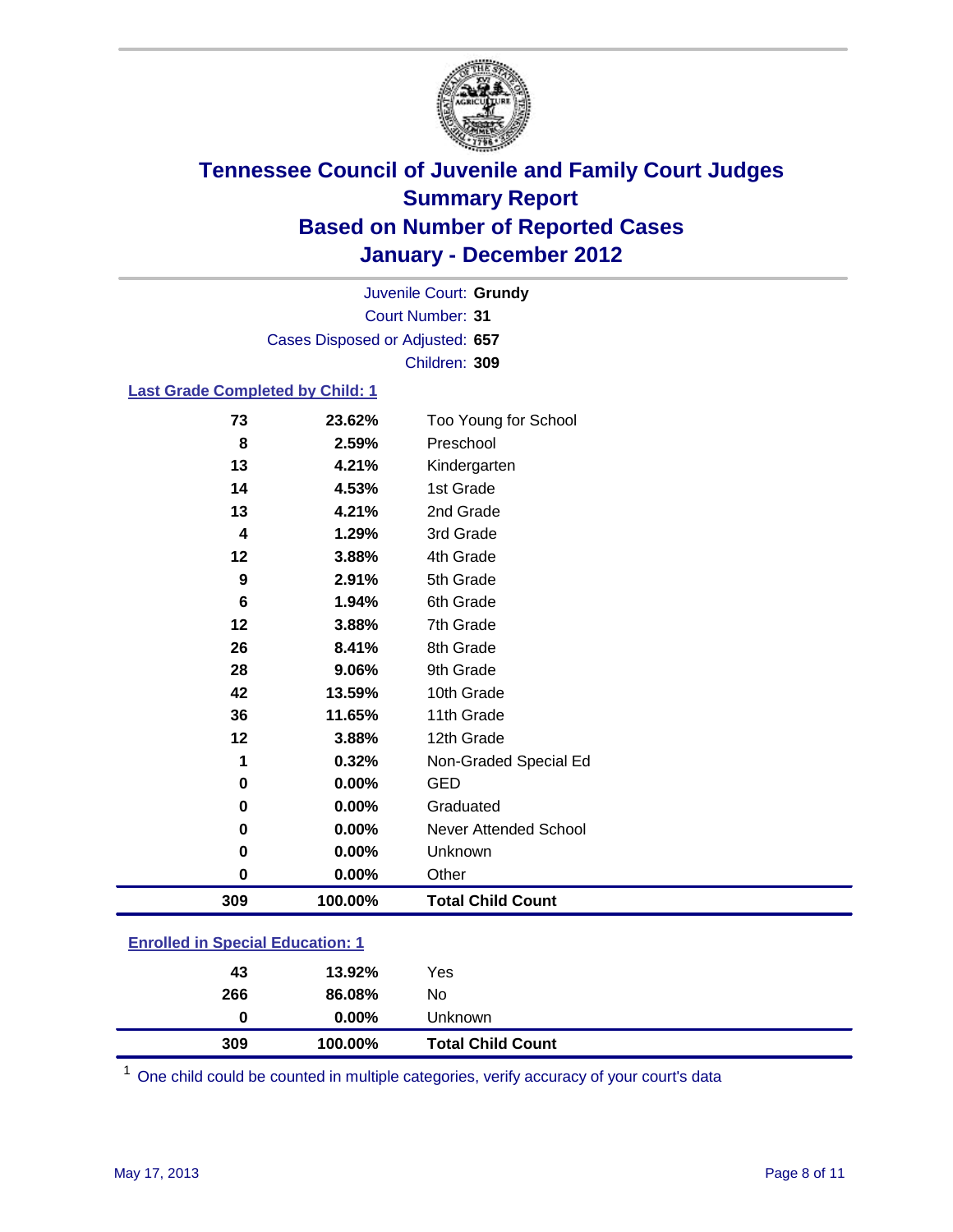

|                                 | Juvenile Court: Grundy |                           |  |  |  |
|---------------------------------|------------------------|---------------------------|--|--|--|
|                                 |                        | <b>Court Number: 31</b>   |  |  |  |
| Cases Disposed or Adjusted: 657 |                        |                           |  |  |  |
|                                 |                        | Children: 309             |  |  |  |
| <b>Action Executed By: 1</b>    |                        |                           |  |  |  |
| 744                             | 100.00%                | Judge                     |  |  |  |
| 0                               | $0.00\%$               | Magistrate                |  |  |  |
| 0                               | $0.00\%$               | <b>YSO</b>                |  |  |  |
| 0                               | $0.00\%$               | Other                     |  |  |  |
| 0                               | 0.00%                  | Unknown                   |  |  |  |
| 744                             | 100.00%                | <b>Total Action Count</b> |  |  |  |

### **Formal / Informal Actions: 1**

| 744      | 100.00%  | <b>Total Action Count</b>                        |
|----------|----------|--------------------------------------------------|
| 0        | $0.00\%$ | Unknown                                          |
| 0        | $0.00\%$ | Other                                            |
| 0        | $0.00\%$ | Case Held Open                                   |
| 0        | $0.00\%$ | <b>Review Concluded</b>                          |
| 600      | 80.65%   | Special Proceeding                               |
| 0        | $0.00\%$ | Charges Cleared by Transfer to Adult Court       |
| 0        | $0.00\%$ | <b>Transfer to Adult Court Hearing</b>           |
| 0        | $0.00\%$ | <b>Pretrial Diversion</b>                        |
| 77       | 10.35%   | Informal Adjustment                              |
| $\bf{0}$ | $0.00\%$ | <b>Complaint Substantiated Mentally III</b>      |
| $\bf{0}$ | 0.00%    | <b>Complaint Substantiated Abused</b>            |
| 0        | $0.00\%$ | <b>Complaint Substantiated Dependent/Neglect</b> |
| 36       | 4.84%    | <b>Complaint Substantiated Status Offender</b>   |
| 31       | 4.17%    | <b>Complaint Substantiated Delinquent</b>        |
| 0        | $0.00\%$ | Retired / Nolle Prosequi                         |
| 0        | $0.00\%$ | Dismissed                                        |
|          |          |                                                  |

<sup>1</sup> If different than number of Referral Reasons (744), verify accuracy of your court's data.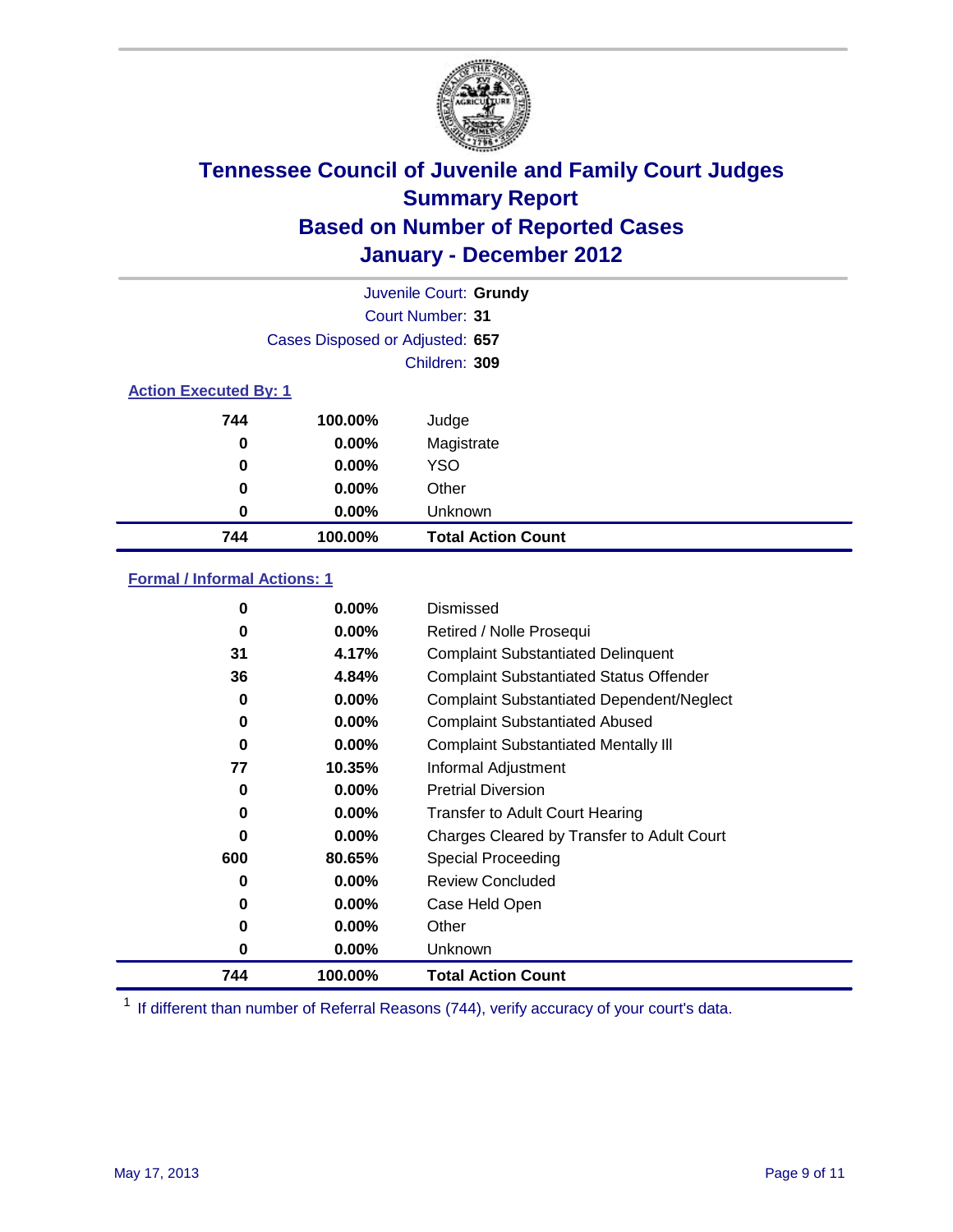

|                       |                                 | Juvenile Court: Grundy                                |
|-----------------------|---------------------------------|-------------------------------------------------------|
|                       |                                 | Court Number: 31                                      |
|                       | Cases Disposed or Adjusted: 657 |                                                       |
|                       |                                 | Children: 309                                         |
| <b>Case Outcomes:</b> |                                 | There can be multiple outcomes for one child or case. |
| 29                    | 1.67%                           | <b>Case Dismissed</b>                                 |
| 0                     | 0.00%                           | Case Retired or Nolle Prosequi                        |
| 477                   | 27.45%                          | Warned / Counseled                                    |
| 357                   | 20.54%                          | <b>Held Open For Review</b>                           |
| 26                    | 1.50%                           | Supervision / Probation to Juvenile Court             |
| 1                     | 0.06%                           | <b>Probation to Parents</b>                           |
| 1                     | 0.06%                           | Referral to Another Entity for Supervision / Service  |
| 5                     | 0.29%                           | Referred for Mental Health Counseling                 |
| 19                    | 1.09%                           | Referred for Alcohol and Drug Counseling              |
| 0                     | 0.00%                           | <b>Referred to Alternative School</b>                 |
| 0                     | 0.00%                           | Referred to Private Child Agency                      |
| 22                    | 1.27%                           | Referred to Defensive Driving School                  |
| 3                     | 0.17%                           | Referred to Alcohol Safety School                     |
| 44                    | 2.53%                           | Referred to Juvenile Court Education-Based Program    |
| 0                     | 0.00%                           | Driver's License Held Informally                      |
| 0                     | 0.00%                           | <b>Voluntary Placement with DMHMR</b>                 |
| 0                     | 0.00%                           | <b>Private Mental Health Placement</b>                |
| 0                     | 0.00%                           | <b>Private MR Placement</b>                           |
| 0                     | 0.00%                           | Placement with City/County Agency/Facility            |
| 0                     | 0.00%                           | Placement with Relative / Other Individual            |
| 32                    | 1.84%                           | Fine                                                  |
| 17                    | 0.98%                           | <b>Public Service</b>                                 |
| 8                     | 0.46%                           | Restitution                                           |
| 0                     | 0.00%                           | Runaway Returned                                      |
| 18                    | 1.04%                           | No Contact Order                                      |
| 0                     | 0.00%                           | Injunction Other than No Contact Order                |
|                       | 0.06%                           | <b>House Arrest</b>                                   |
| 1                     | 0.06%                           | <b>Court Defined Curfew</b>                           |
| 0                     | 0.00%                           | Dismissed from Informal Adjustment                    |
| 0                     | 0.00%                           | <b>Dismissed from Pretrial Diversion</b>              |
| 8                     | 0.46%                           | Released from Probation                               |
| 1                     | 0.06%                           | <b>Transferred to Adult Court</b>                     |
| 0                     | $0.00\%$                        | <b>DMHMR Involuntary Commitment</b>                   |